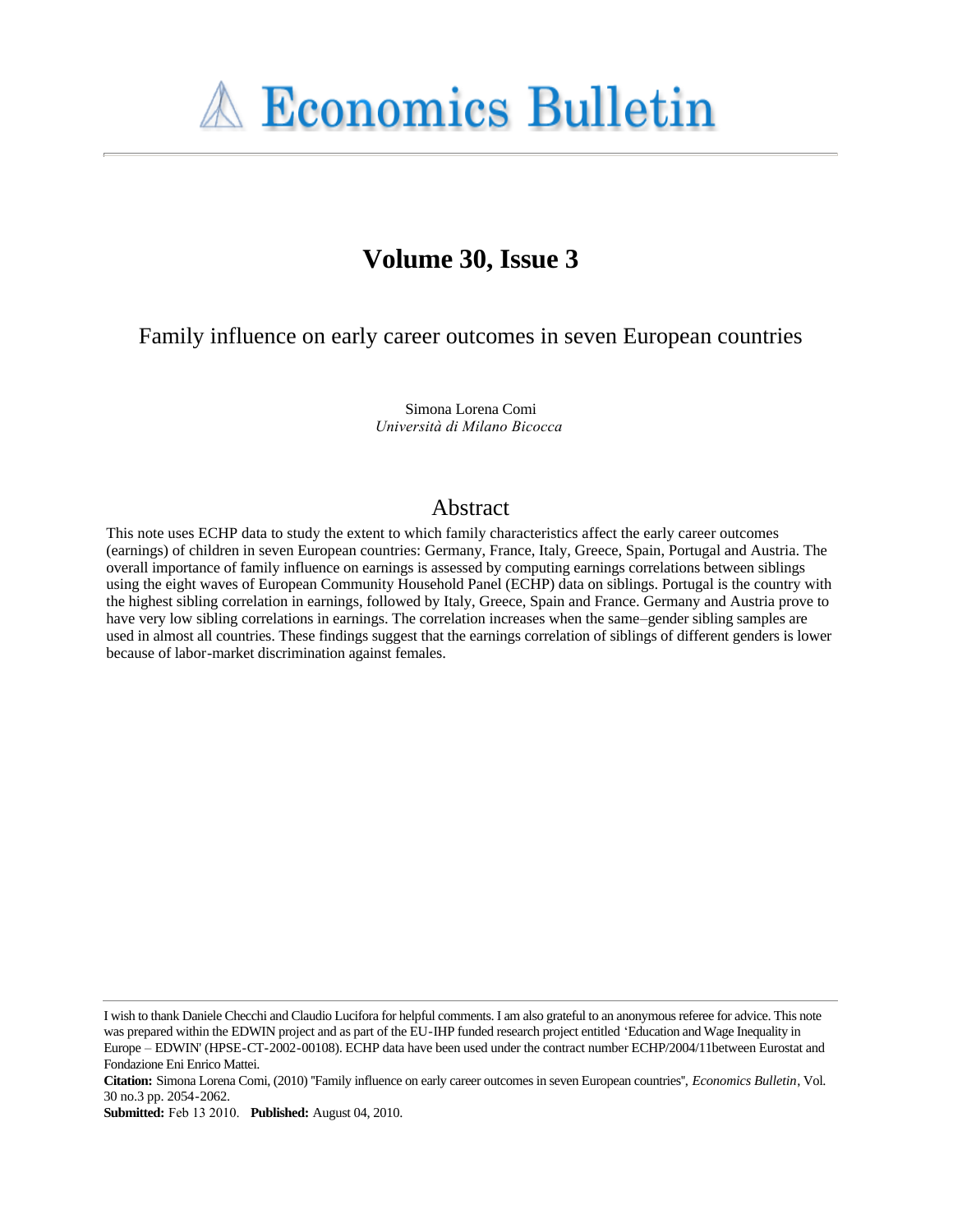# **1. Introduction**

The economic literature on intergenerational mobility has grown in recent decades because intergenerationally transmitted inequality has become an important issue in those countries where income inequality is increasing. The OECD (2008) has recently recorded a widening of income distributions between the mid-1980s and the mid-2000s in Germany, Italy and Portugal, and a decline in France and Greece.

It is well established that the socio-economic success of individuals in the labor market depends on their family backgrounds. Recent studies suggest the existence of strong intergenerational links in earnings driven by the high persistence of education within families in many different countries (Corak, 2006 and Bjorklund et al., 2002). While cross-country comparable estimates of intergenerational income elasticity are available for some European countries (Germany, France and Italy) (Corak, 2006), there is a lack of comparative studies on other Mediterranean countries (Portugal, Spain and Greece).

The aim of this note is to measure the extent to which family characteristics affect the early career outcomes of children in seven European countries: Germany, France, Italy, Greece, Spain, Portugal and Austria. Cross-country comparisons of countries with differences in social habits and labor-market characteristics yield better understanding of the effect of specific national institutions on the relative importance of family background in the early career.

The sibling correlation in earnings measures the extent to which observed earnings can be attributed to features shared between siblings, and observed and unobserved family and community characteristics. It can thus be considered a good measure of the overall importance of family background. It is a broader measure than parent-child earnings elasticity because it captures both observable and unobservable parent characteristics. Solon (1999) reviewed the empirical literature on sibling correlations in earnings and showed that very heterogeneous studies produce estimations in the range of .15 and .42 for the United States. Recently, Mazumder (2008) has updated results for the US, finding a correlation of around .5. The only other countries for which this statistic is available are the Nordic ones, $2$ which have been covered by Bjorklund et al. (2002): in these countries the correlations are lower than in the US, ranging between .2 and .3.

The longitudinal design of the European Community Household Panel (ECHP hereafter) can be exploited to match each individual with his/her siblings and observe his/her first steps in the labour market. In this case the estimated correlations may be interpreted as correlations in early career earnings.

 Family influence may be stronger in the early career, which is a period in life when family ties are stronger and can provide children with better and easier entry into the labour market. The role of networks in school-to-work transition has been well documented (for a review see Margolis and Simonnet, 2003 or Bentolilla et al., 2004). Indeed, informal contacts as a means to find a job are quite common in Europe, as documented by Pellizzari (2004). It turns out that in 1996 about one third<sup>3</sup> of the new jobs in Europe were found through informal networks. This percentage ranges from 25 percent in Italy to 45 percent in Spain.

 $\overline{a}$ 

<sup>&</sup>lt;sup>2</sup> Denmark, Finland, Sweden, Norway.

<sup>&</sup>lt;sup>3</sup> Author's calculation on the percentages reported in table 3, p. 31 of Pellizzari (2004). This figure is the average computed on the countries considered in this paper.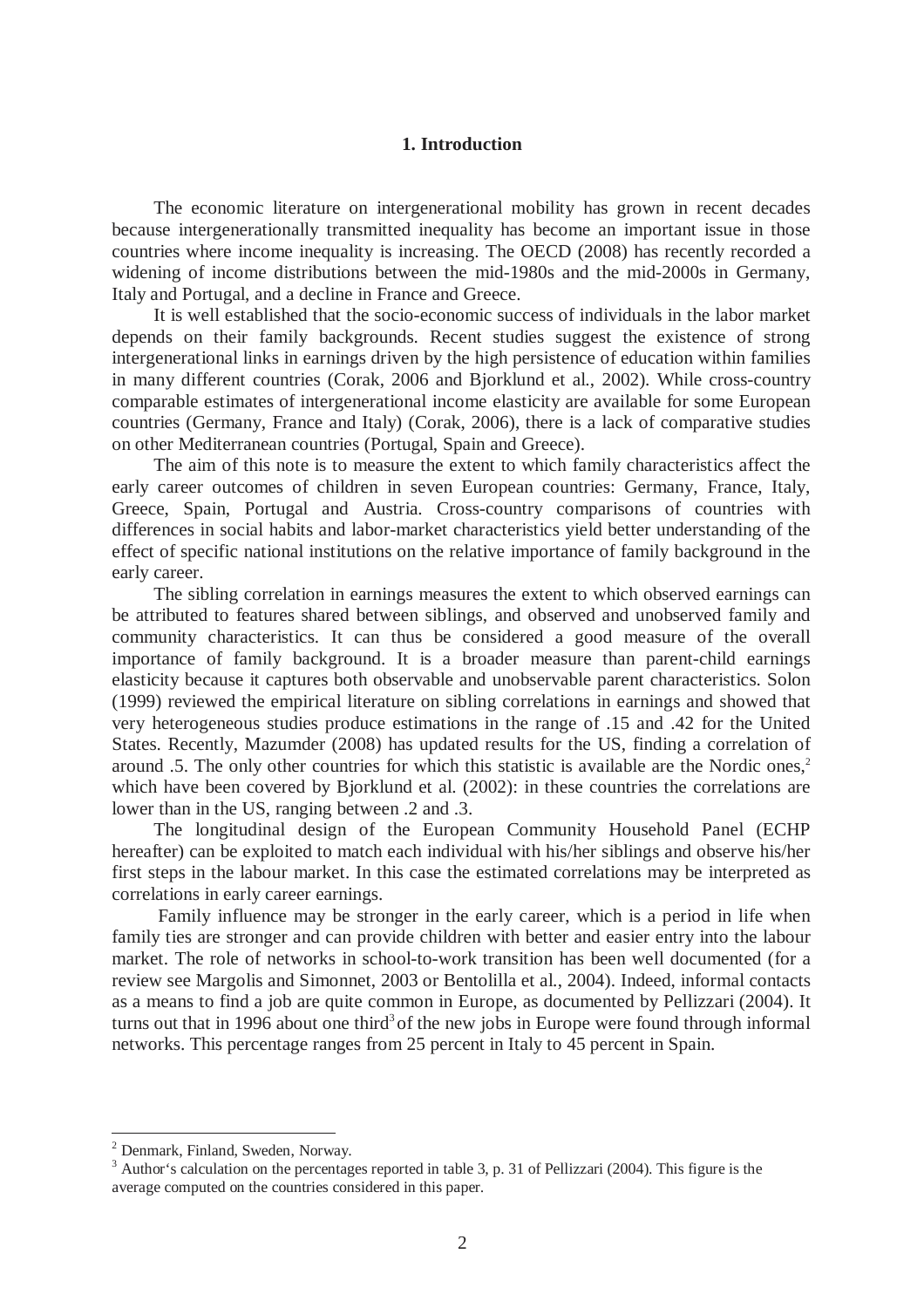#### **2. The estimation strategy**

Following previous literature (see Solon, 1999), I model the economic outcome as:

$$
y_{ijt} = \beta X_{ijt} + \varepsilon_{ijt}
$$
 (1)

where yijt is the logarithm of the outcome in year t  $(t=1,...,Ti)$  for the j-th  $(i=1..J)$ sibling in family i  $(i=1,...N)$ ; Xijt is a vector that contains (a polynomium in) age to account for the lifecycle effect and years dummies to account for the business cycle. The variables in X can be treated as fixed effects (Mazumder, 2008). The residual purged of these effects captures permanent components of earnings and can be decomposed into three random effects terms:

$$
\varepsilon_{ijt} = a_i + u_{ij} + v_{ijt} \tag{2}
$$

where the first term ai is the component common to all siblings in the family i; uij is the component that is individual–specific; and vijt is the transitory component. In line with previous studies, these three components are assumed to be "orthogonal by construction", so that the variance of εijt can be written as:

$$
\sigma_z^2 = \sigma_a^2 + \sigma_u^2 + \sigma_v^2 \tag{3}
$$

where  $\sigma$ 2a is the variance in permanent earnings due to differences between families, and σ2u is the variance due to differences within families. These two components can be used to compute the correlation of permanent earnings between siblings:

$$
\rho = \frac{\sigma_a^2}{\sigma_a^2 + \sigma_u^2} \tag{4}
$$

This correlation can be interpreted as the proportion of the population variance in longrun earnings due to what is shared by siblings.

The three variance components were estimated using a restricted maximum likelihood estimation method, which is better suited unbalanced panel data than the classic ANOVA formulas and produces consistent estimations (For a discussion see Mazumder, 2008).

Mazumder (2008) presents some sensitivity tests of the inclusion of singletons versus their exclusion and concludes that the inclusion of singletons does not change the estimation of sibling correlations. Hence singletons were included in my estimation samples, and I will also present results separately for sister pairs and brother pairs. In this case, siblings of different sexes were split and included in the relevant sample as singletons.

## **3. Data and descriptive statistics**

The European Community Household Panel<sup>4</sup> is a large-scale household survey that covers most member countries of the European Union. Rather than seeking to harmonize output from national surveys, the European statistical agency (Eurostat) adopts an inputoriented approach and uses the same community questionnaire as the basis for the national

 $\overline{a}$ 

<sup>4</sup> ECHP UDB – version of December 2003.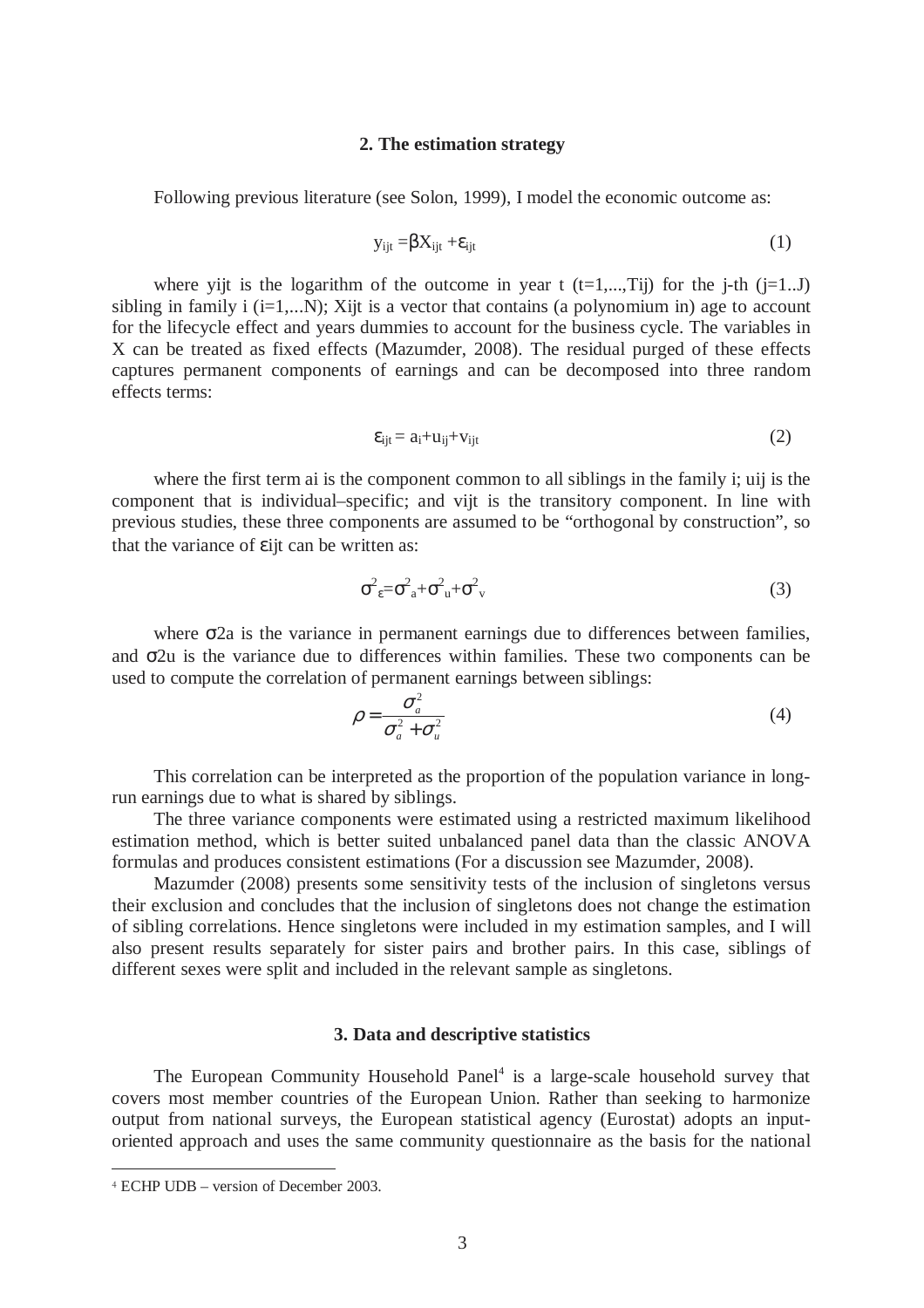versions of the survey. Thus an advantage of the ECHP is that the definitions of earnings, the reference period, and the survey methods are common across countries. Furthermore, individuals in the original sample are followed over time even when they leave the original family. This sample design enabled me to match them with their siblings.

| таріс п раціння у                        |                |               |              |               |              |          |         |  |  |  |  |
|------------------------------------------|----------------|---------------|--------------|---------------|--------------|----------|---------|--|--|--|--|
|                                          | <b>Germany</b> | <b>France</b> | <b>Italy</b> | <b>Greece</b> | <b>Spain</b> | Portugal | Austria |  |  |  |  |
| All sibling pairs                        |                |               |              |               |              |          |         |  |  |  |  |
| Age                                      | 26.9           | 26.6          | 28.4         | 28.1          | 27.9         | 27.4     | 27.1    |  |  |  |  |
| <b>Average Monthly</b><br>Gross Wage (1) | 1640.3         | 1173.7        | 1076.5       | 684.5         | 914.6        | 508.2    | 1511.5  |  |  |  |  |
| N individuals                            | 2011           | 1804          | 3337         | 1834          | 3677         | 2681     | 1276    |  |  |  |  |
| N family                                 | 1582           | 1397          | 2419         | 1378          | 2489         | 1862     | 905     |  |  |  |  |
| N obs                                    | 6826           | 5454          | 11730        | 5946          | 11109        | 10127    | 4373    |  |  |  |  |
| <b>Sister pairs</b>                      |                |               |              |               |              |          |         |  |  |  |  |
| Age                                      | 25.7           | 26.4          | 28.2         | 27.5          | 27.9         | 27.6     | 26.4    |  |  |  |  |
| <b>Average Monthly</b><br>Gross Wage (1) | 1341.4         | 1116.1        | 981.5        | 634.9         | 836.12       | 492.3    | 1282.9  |  |  |  |  |
| N individuals                            | 798            | 730           | 1317         | 742           | 1560         | 1117     | 493     |  |  |  |  |
| N family                                 | 720            | 639           | 1129         | 654           | 1314         | 950      | 432     |  |  |  |  |
| N obs                                    | 2559           | 2143          | 4507         | 2215          | 4533         | 4028     | 1602    |  |  |  |  |
| <b>Brother pairs</b>                     |                |               |              |               |              |          |         |  |  |  |  |
| Age                                      | 27.5           | 26.8          | 28.5         | 28.4          | 27.9         | 27.3     | 27.6    |  |  |  |  |
| <b>Average Monthly</b><br>Gross Wage (1) | 1824.6         | 1211.4        | 1137.3       | 714.6         | 968.5        | 518.7    | 1645.7  |  |  |  |  |
| N individuals                            | 1227           | 1073          | 1660         | 923           | 2116         | 1231     | 778     |  |  |  |  |
| N family                                 | 1037           | 1073          | 2021         | 1091          | 1664         | 1563     | 618     |  |  |  |  |
| N obs                                    | 4267           | 3313          | 7219         | 3726          | 6577         | 6099     | 2772    |  |  |  |  |

**Table I. Summary statistics.** 

Notes: (1) in euros in 2000 prices.

By exploiting the longitudinal design of the survey and using the personal link file, each individual could be matched with his/her siblings if s/he lived in the same household at least for one wave. Lone children were also included in the sample as singletons.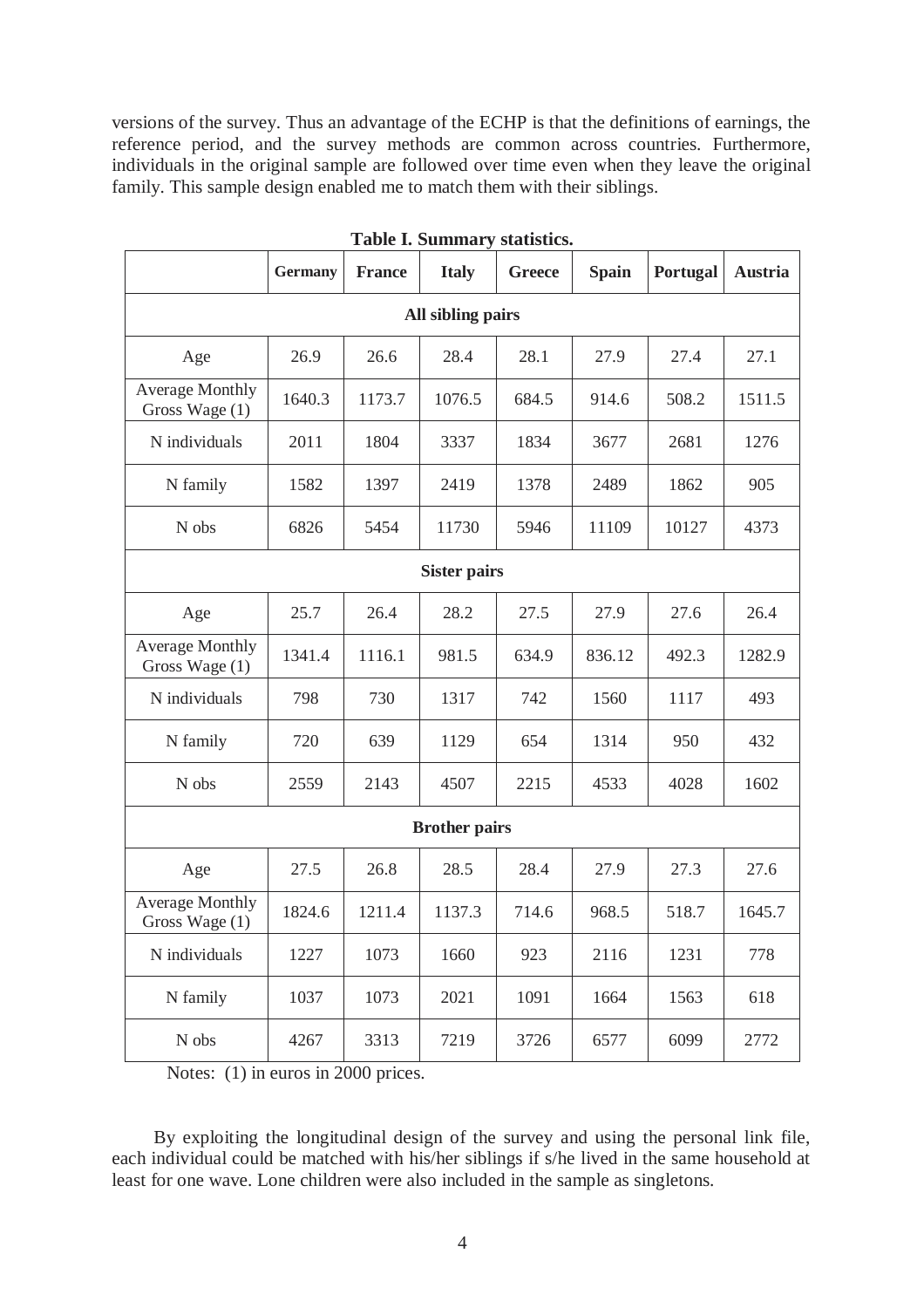Only individuals aged between 22 and 39 with positive earnings in at least one year and who declared themselves to be working in paid employment (more than 15 hours a week), in paid apprenticeships or training (more than 15 hours a week) (i.e. individuals not in formal education or self-employed) were selected. The earnings variable used was the monthly (gross) earnings in the month prior to the interview, and I excluded individuals belonging to the first and last percentiles of the specific country-wage distribution. I obtained about 2 thousand individuals for each country, ranging from 1267 in Austria to 3600 in Spain.

Good data containing information on many brothers in many years are scarce. Hence the estimations of sibling correlations have almost all been made using small samples. Solon (1999), in reviewing the literature on sibling correlations, showed that the vast majority of studies used few hundreds of families. More recently, some larger samples have been employed for this purpose, for example by Bjorklund et al. (2002), who used registry files of Scandinavian countries with data from several thousands of families. They compared their results with estimations obtained from the PSID (US panel), in which they studied around 9 hundred families. Mazumder (2008) extended Solon's estimation sample and was able to use around 5 thousand individuals observed for more than ten years. My samples were larger than those used in the earliest papers, but smaller than those used in more recent ones.

Table I sets out the sample means. As will be seen, the average age is almost similar across countries. It is slightly higher in Italy, probably reflecting the same cohabitation with parents habits (Iacovou, 2001) and indicating that, in all the countries considered, the sample selection produced similar samples. The average monthly gross wage (converted into 2000 euros) reflects the young age of my samples. The middle and bottom panels report the averages of the relevant variables also for the only-sisters and only-brothers samples. On average female wages are lower than male ones.

#### **4. Results**

Table II shows the estimated correlations for all siblings, and separately for sisters and brothers, the bootstrapped standard errors and the confidence intervals. All the estimated correlations are statistically significant. The main results are those obtained with all siblings together. This is because more observations per family were used, so that better measures of the within-family variance and more precise estimations of the correlation were obtained. France and Spain have a correlation of around .3, while Italy and Greece have correlations of around .4. Austria has a correlation of .2 and Germany of .1. Finally, Portugal has the highest sibling correlation, which is close to .6

In order to furnish a better comparative picture, figure 1 plots the estimated sibling correlations and the confidence intervals for all countries. Germany and Austria have a greater degree of intergenerational mobility (lower correlations), which is statistically different from the degrees of mobility of the Mediterranean countries (Italy, Spain and Greece). France stands somewhere in the middle, but its estimated correlation differs significantly only from Germany's. Finally, the high correlation found for Portugal is statistically different from those of all the other countries.

The ranking by degree of mobility is quite similar to those obtained by other studies. For instance, Couch and Dunn (1997) find that Germany is a more mobile society than the US, which was considered more mobile than Italy by Checchi et al.(2001) Finally, Corak (2006) reviews intergenerational income elasticity estimates and concludes that Germany is more mobile than France.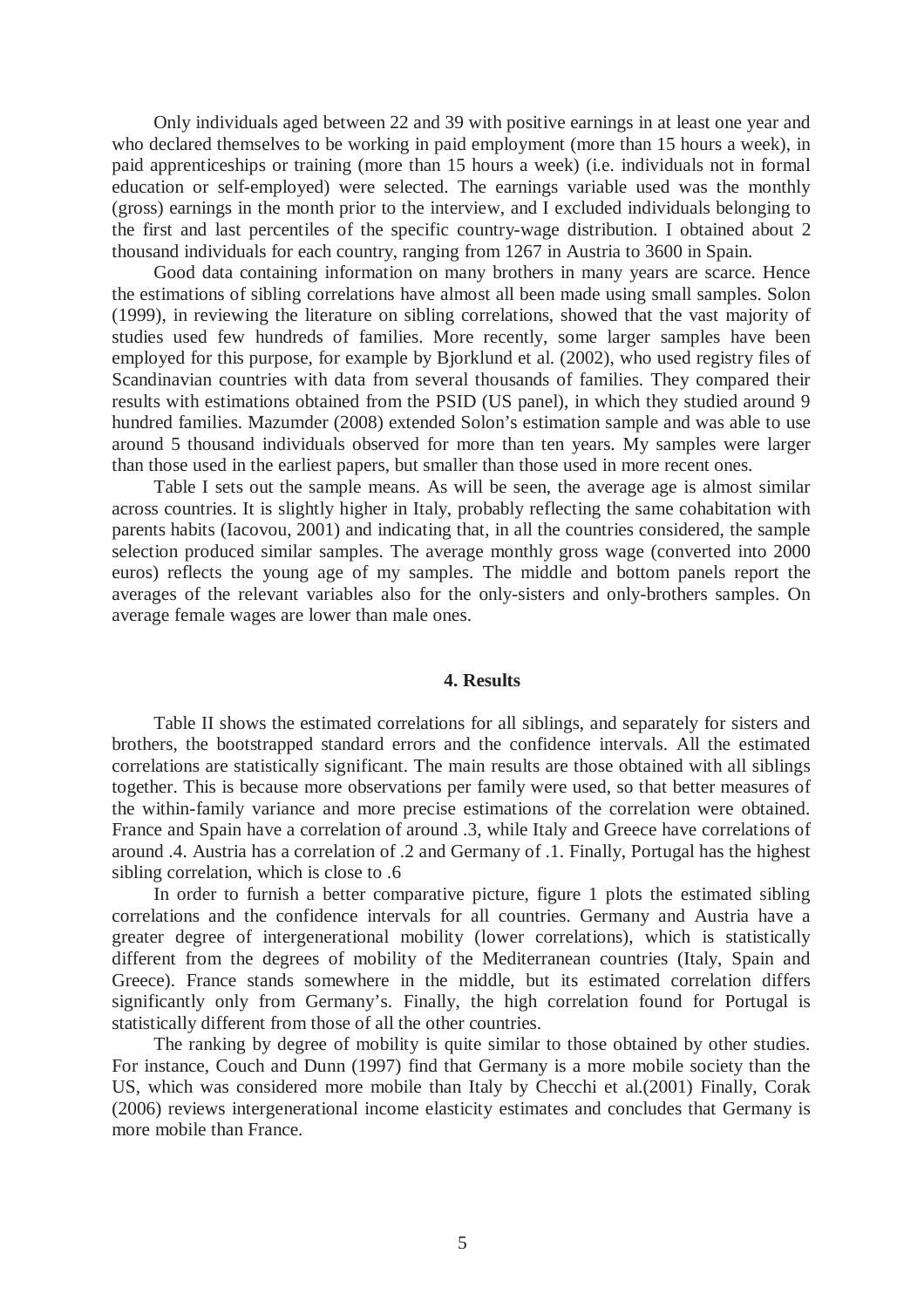| All sibling pairs                                        |                                |                                |                                |                                |                                |                                |                                |  |  |  |  |
|----------------------------------------------------------|--------------------------------|--------------------------------|--------------------------------|--------------------------------|--------------------------------|--------------------------------|--------------------------------|--|--|--|--|
|                                                          | German<br>y                    | France                         | Italy                          | Greece                         | Spain                          | Portugal                       | Austria                        |  |  |  |  |
| <b>Sibling</b><br>correlation<br>(SE)<br>5% CI<br>95%CI  | .093<br>(.030)<br>.032<br>.154 | .287<br>(.040)<br>.208<br>.366 | .395<br>(.023)<br>.349<br>.441 | .400<br>(.038)<br>.324<br>.475 | .319<br>(.024)<br>.271<br>.365 | .575<br>(.017)<br>.541<br>.609 | .223<br>(.031)<br>.162<br>.284 |  |  |  |  |
| $\sigma^2_{\rm a}$                                       | .017                           | .030                           | .027                           | .028                           | .037                           | .064                           | .019                           |  |  |  |  |
| $\sigma_{u}^{2}$                                         | .166                           | .074                           | .042                           | .042                           | .080                           | .047                           | .066                           |  |  |  |  |
| $\sigma_{v}^{2}$                                         | .072                           | .045                           | .030                           | .034                           | .052                           | .025                           | .027                           |  |  |  |  |
| <b>Sister pairs</b>                                      |                                |                                |                                |                                |                                |                                |                                |  |  |  |  |
| <b>Sister</b><br>correlation<br>(SE)<br>5% CI<br>95%CI   | .218<br>(.109)<br>.004<br>.430 | .251<br>(.054)<br>.143<br>.358 | .488<br>(.038)<br>.412<br>.563 | .387<br>(.097)<br>.196<br>.579 | 545<br>(.033)<br>.480<br>.610  | .653<br>(.040)<br>.574<br>.732 | .502<br>(.075)<br>.355<br>.649 |  |  |  |  |
| $\sigma^2_{\rm a}$                                       | .035                           | .028                           | .040                           | .026                           | .082                           | .088                           | .043                           |  |  |  |  |
| $\sigma_{\rm u}^2$                                       | .127                           | .084                           | .042                           | .041                           | .070                           | .046                           | .043                           |  |  |  |  |
| $\sigma_{v}^{2}$                                         | .082                           | .053                           | .034                           | .035                           | .053                           | .019                           | .028                           |  |  |  |  |
| <b>Brother pairs</b>                                     |                                |                                |                                |                                |                                |                                |                                |  |  |  |  |
| <b>Brother</b><br>correlation<br>(SE)<br>5% CI<br>95% CI | .269<br>(.070)<br>.130<br>.408 | .286<br>(.085)<br>.118<br>.454 | .505<br>(.037)<br>.432<br>.578 | .578<br>(.049)<br>.482<br>.674 | .444<br>(.035)<br>.374<br>.514 | .639<br>(.026)<br>.588<br>.691 | .334<br>(.065)<br>.205<br>.463 |  |  |  |  |
| $\sigma^2_{\rm a}$                                       | .046                           | .027                           | .027                           | .038<br>(.005)                 | .035<br>(.004)                 | .058<br>(.004)                 | .018<br>(.005)                 |  |  |  |  |
| $\sigma_{\rm u}^2$                                       | .126                           | .067                           | .026                           | .027<br>(.004)                 | .043<br>(.004)                 | .033<br>(.003)                 | .037<br>(.005)                 |  |  |  |  |
| $\sigma_{v}^{2}$                                         | .066                           | .040                           | .028                           | .032<br>(.0009)                | .049<br>(.001)                 | .028<br>(.0005)                | .026<br>(.0008)                |  |  |  |  |

**Table II: Sibling correlations and components of earnings inequality** 

Notes: Bootstrapped standard error within parentheses in italics. All the variance components estimates are statistically significant at the 1% level. **5**% CI and 95% CI are the lower and upper bounds of the confidence intervals.

The set of countries considered in this study have corporatist-type welfare states. This means that the welfare state is family-oriented: young people tend to cohabit longer with their parents because it may be difficult for them to leave the parental home, and the state does not protect them, for example with unemployment benefit, if they lose their jobs. Furthermore, these countries typically tend to have stricter employment protection laws for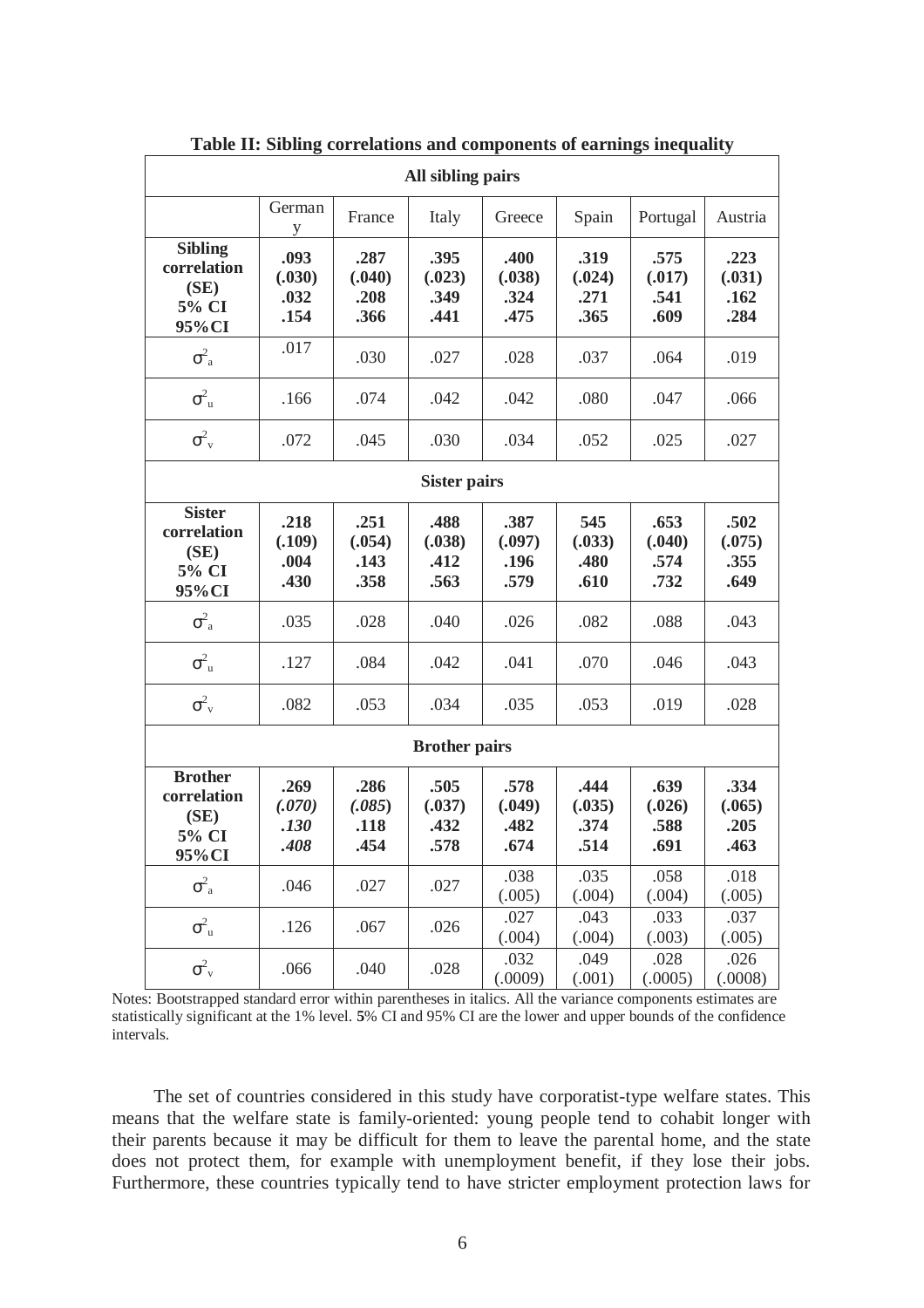the breadwinner and to disregard young people. Families react by creating a network to protect their offspring. Thus sibling correlations in earnings are higher and the effect of family characteristics on returns to education may be stronger.



**Figure 1: Sibling correlations and confidence intervals. By country**

In regard to the corporatist countries, consideration should be made of the role of the Church, and a distinction should be drawn between Continental countries and Mediterranean ones. Algan and Cahuc (2004) analyze the positive link between traditional family values and job protection legislation. On examining the interaction among religion, preferences and institutions, they find that Mediterranean Catholic countries are more likely than Protestant countries to support "macho values". This social status gives rise to a greater degree of job protection and family-oriented policies. My finding that Portugal, Italy, Greece and Spain, where the (Catholic) religion has shaped societies upon the family, are those with the higher sibling earnings correlations is in line with this hypothesis.

The correlation increases when the same gender samples are used in almost all countries except France (and Greece for sisters), even though the precision of the estimates is lower (confidence intervals are larger). These findings may suggest that siblings of the same gender tend to have more similar patterns in earnings than siblings of different gender. This may be due to labour-market discrimination against females, as the differences in average wages between sister and brother pairs documented in table I suggest; or it may be due to differences in family investment in children when they are of different genders. The scarce empirical literature on this last issue provides evidence that gender wage differentials, like endowment differences, are mildly reinforced by the parental allocation of human capital investments (Behrman et al., 1986), suggesting that a lower correlation in earnings between siblings of different genders may be mainly due to labour-market gender discrimination.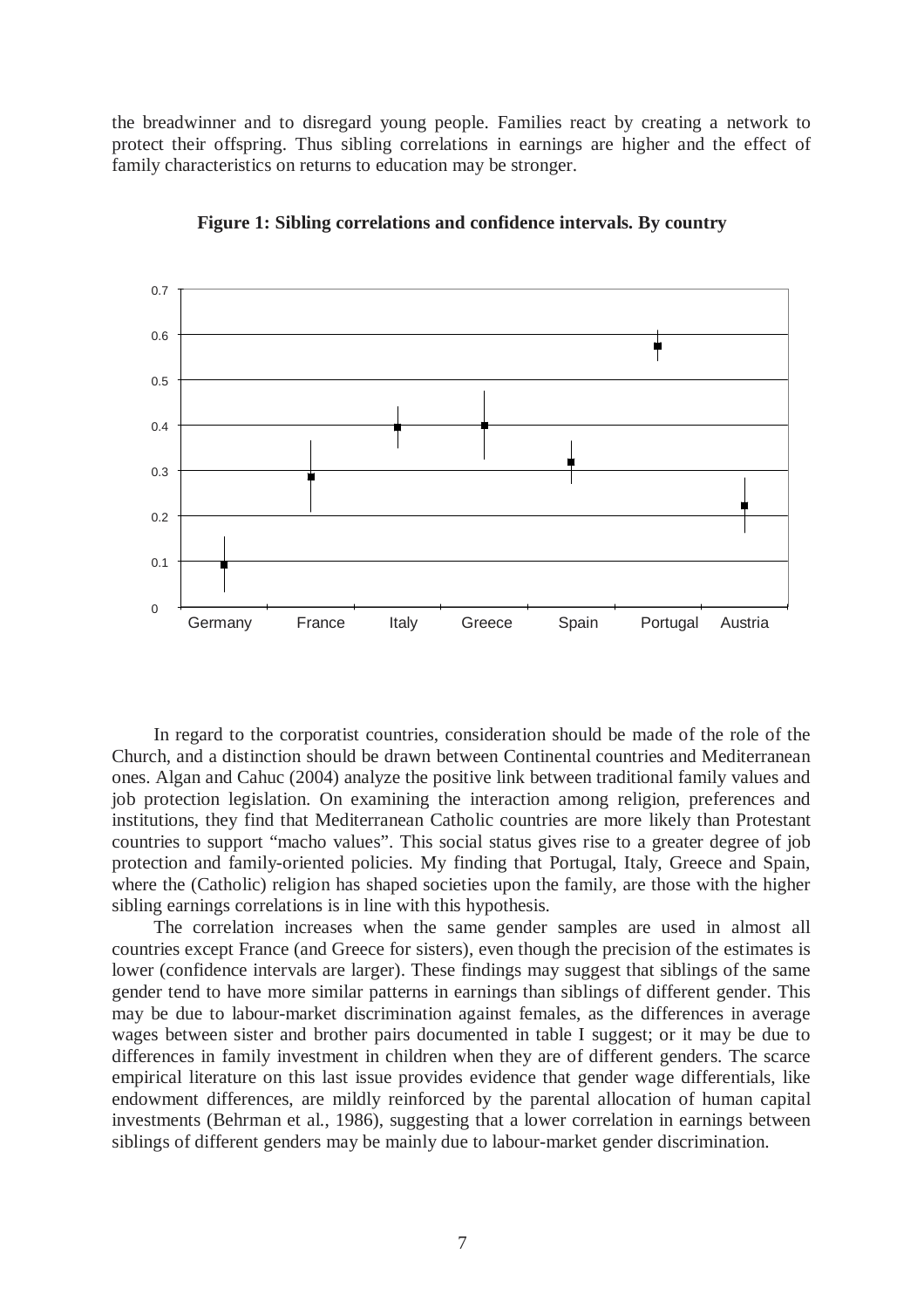## **5. Concluding remarks**

This note has conducted a comparative study of the extent to which family characteristics affect early career outcomes (wages) of children in seven European countries: Germany, France, Italy, Greece, Spain, Portugal and Austria. To assess the overall importance of family influence, I computed a broad indicator of family effect on earnings – the sibling earnings correlation – using the eight waves of ECHP data on siblings. This indicator measures how much of the observed earnings can be attributed to what siblings share: family and community background, and unobserved characteristics. I found that Portugal is the country with the highest correlation, followed by Italy, Spain and Greece. In these countries religious traditions as well as culture and traditional habits have shaped society upon the family. Moreover, they are characterized by very strict employment protection laws, with the consequence that family influence in the early career period is greater.

The correlation increased in almost all countries when the same-gender siblings samples were used. This finding may suggest that the earnings correlation of siblings of different genders is lower because of labor-market discrimination against females.

#### **References**

- Algan, Y. and P. Cauch (2004) "Job Protection: The Macho Hypothesis" IZA Discussion Paper number 1192.
- Behrman, J R., R.A Pollak. and P. Taubman (1986) "Do Parents Favor Boys?" *International Economic Review*, Vol. 27, No. 1, 33-54
- Bentolila, S., C. Michelacci and J. Suarez (2004) "Social Contacts And Occupational Choice" CEMFI Working Papers number 2004\_06.
- Markus, J., E. Österbacka, O. Raaum, T. Eriksson and A. Björklund (2002) "Brother Correlations in Earnings in Denmark, Finland, Norway and Sweden Compared to the United States" *Journal of Population Economics*, Springer, vol. 15(4), 757-772.
- Checchi, D., A. Ichino and A. Rustichini (1999)."More equal but less mobile?: Education financing and intergenerational mobility in Italy and in the US," *Journal of Public Economics*, Elsevier, vol. 74(3), 351-393.
- Corak, M. (2006.) "Do Poor Children Become Poor Adults? Lessons from a Cross Country Comparison of Generational Earnings Mobility," IZA Discussion Papers number 1993.
- Couch, K. A. and T. A Dunn (1997), "Intergenerational Correlations in Labor Market Status: A Comparison of the United States and Germany." *Journal Of Human Resources*, Vol. 32 (1), 210-232
- Iacovuo, M. (2001) "Leaving Home in the European Union", ISER working paper number 2001-18